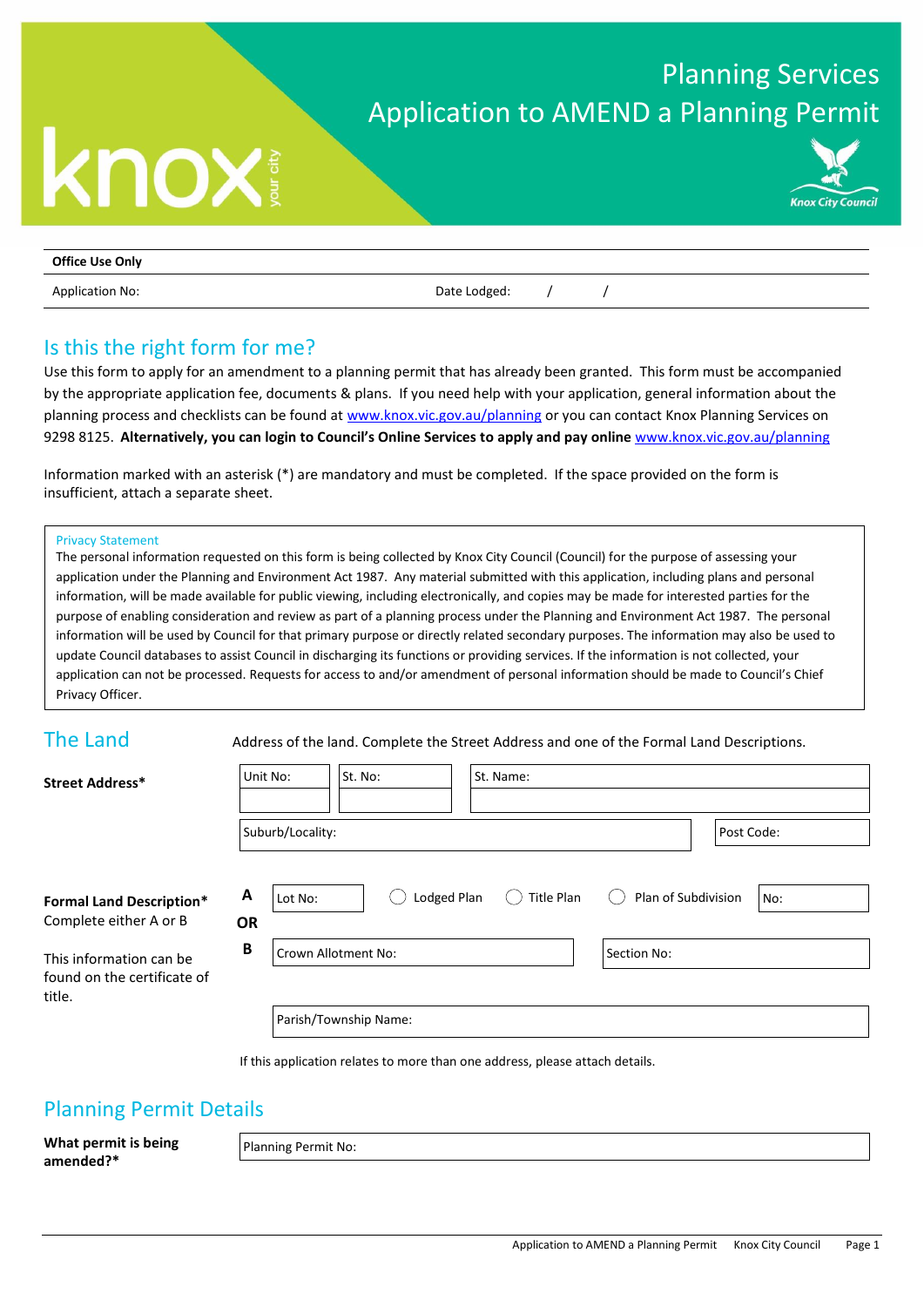#### Existing Conditions

**Describe how the land is used and developed now\***

Eg. vacant, three dwellings, medical centre with two practitioners, licensed restaurant with 80 seats, grazing.

#### The Amended Proposal

#### **What is the amendment being applied for?\***

Indicate the type of changes proposed to the permit

List details of the proposed changes

If the space provided is insufficient, attach a spare sheet.

#### Development **Cost**

**Estimated cost of development\***

If the permit allows development, estimate the cost difference between the development allowed by the permit and the development to be allowed by the amended permit.

Have the conditions of the land changed since the time of the original permit application?

| Yes                                                        | No |  |
|------------------------------------------------------------|----|--|
| If yes, please provide details of the existing conditions: |    |  |

Ø Provide a plan of the existing conditions if the conditions have changed since the time of the original permit application. Photos are also helpful.

You must give full details of the amendment being applied for. Insufficient or unclear information will delay your application.

This application seeks to amend:

| What the permit allows           | Plans endorsed under the permit                                                                                                                                                                                                 |
|----------------------------------|---------------------------------------------------------------------------------------------------------------------------------------------------------------------------------------------------------------------------------|
| Current conditions of the permit | Other documents endorsed under the permit                                                                                                                                                                                       |
| Details:                         |                                                                                                                                                                                                                                 |
|                                  |                                                                                                                                                                                                                                 |
|                                  |                                                                                                                                                                                                                                 |
|                                  | Provide plans clearly identifying all proposed changes to the endorsed plans, together with: any information<br>required by the Knox Planning Scheme, requested by Council or outlined in a Council checklist and; if required, |



You may be required to verify this estimate

#### Title Information

**Encumbrances on title\***

Does the proposal breach, in any way, an encumbrance on title such as a restrictive covenant, section 173 agreement or other obligation such as an easement or building envelope?

 $\bigcirc$  Yes (if 'yes' contact Council for advice on how to proceed before continuing with this application.)

 $No$  $\bigcap$  Not applicable (no such encumbrance applies).

Provide a full, current copy of the title for each individual parcel of land forming the subject site. (The title includes: the covering 'register search statement', the title diagram and the associated title documents, known as 'instruments' eg restrictive covenants.)